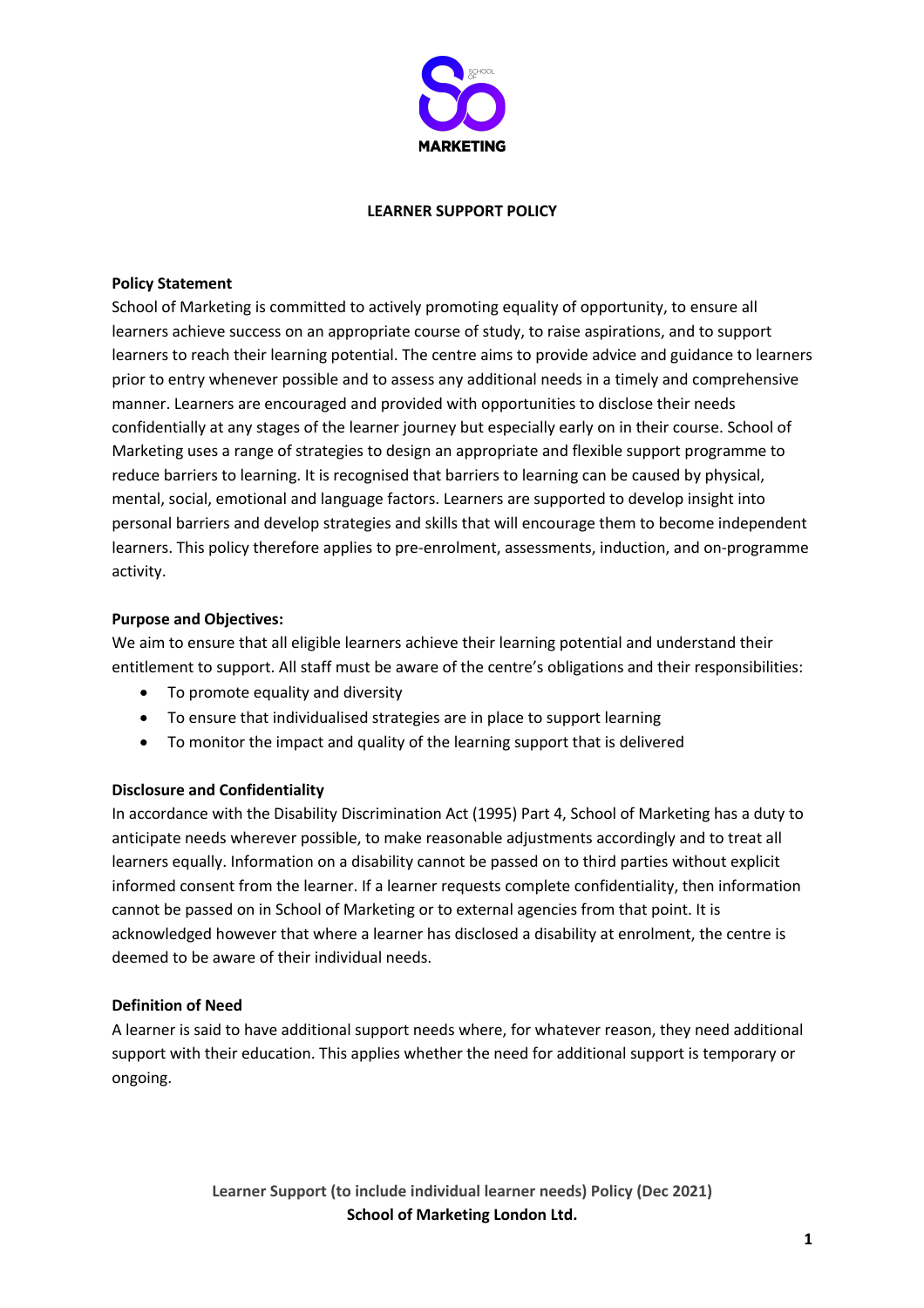

# **Definition of Additional Learning Support**

The term "additional learning support" means educational provision that is over and above (or significantly different to) the education normally provided to learners. Additional learning support is provided in order that learners with additional support needs can benefit from an education which is directed to the development of the personality, talents and mental and physical abilities of that learner to their fullest potential.

# **Identification of Need**

At each stage of the learning journey, learners are encouraged to disclose any learning needs. Every effort is made to make use of pre-enrolment information in a timely manner to support effective enrolment and induction and to impact on retention and achievement. At any stage of the learning journey a learner can refer themselves for support. Curriculum staff may also identify a potential support need and ask for a referral for their learners. ALS can be allocated against the following ESFA fields:

| 1  | <b>Emotional/Behavioural difficulties</b> | 13 | <b>Dyscalculia</b>                                                        |
|----|-------------------------------------------|----|---------------------------------------------------------------------------|
| 2  | <b>Multiple disabilities</b>              | 14 | <b>Autistic Spectrum Disorder</b>                                         |
| 3  | Multiple learning difficulties            | 15 | Asperger's Syndrome                                                       |
| 4  | Visual impairment                         | 16 | Temporary disability after illness (or<br>example post-viral) or accident |
| 5  | <b>Hearing impairment</b>                 | 17 | Speech, Language and Communication<br><b>Needs</b>                        |
| 6  | Disability impairing mobility             | 93 | Other physical disability                                                 |
| 8  | Social and emotional difficulties         | 94 | Other specific learning difficulty<br>e.g. Dyspraxia                      |
| 9  | <b>Mental health difficulty</b>           | 95 | Other medical condition (for example,<br>epilepsy, asthma, diabetes)      |
| 10 | Moderate learning difficulty              | 96 | Other learning difficulty                                                 |
| 12 | <b>Dyslexia</b>                           | 97 | Other disability                                                          |

# **Provision of Support**

Once a learning need has been identified, an initial assessment meeting is arranged to ascertain the learner's individual learning and support requirements. During the assessment a member of the Learning Team will listen carefully to the learner, taking into account the learner's aspirations and interests. A personal learning plan (PLP) will be negotiated with the learner. The programme will be designed to develop the learner's own strategies to recognise personal barriers and reduce dependency. Support strategies may include, but are not limited to:

- Ensuring that teaching is differentiated in terms of times and delivery methods
- Learning materials are inclusive
- Provision of additional learning support in and out of class

**Learner Support (to include individual learner needs) Policy (Dec 2021) School of Marketing London Ltd.**